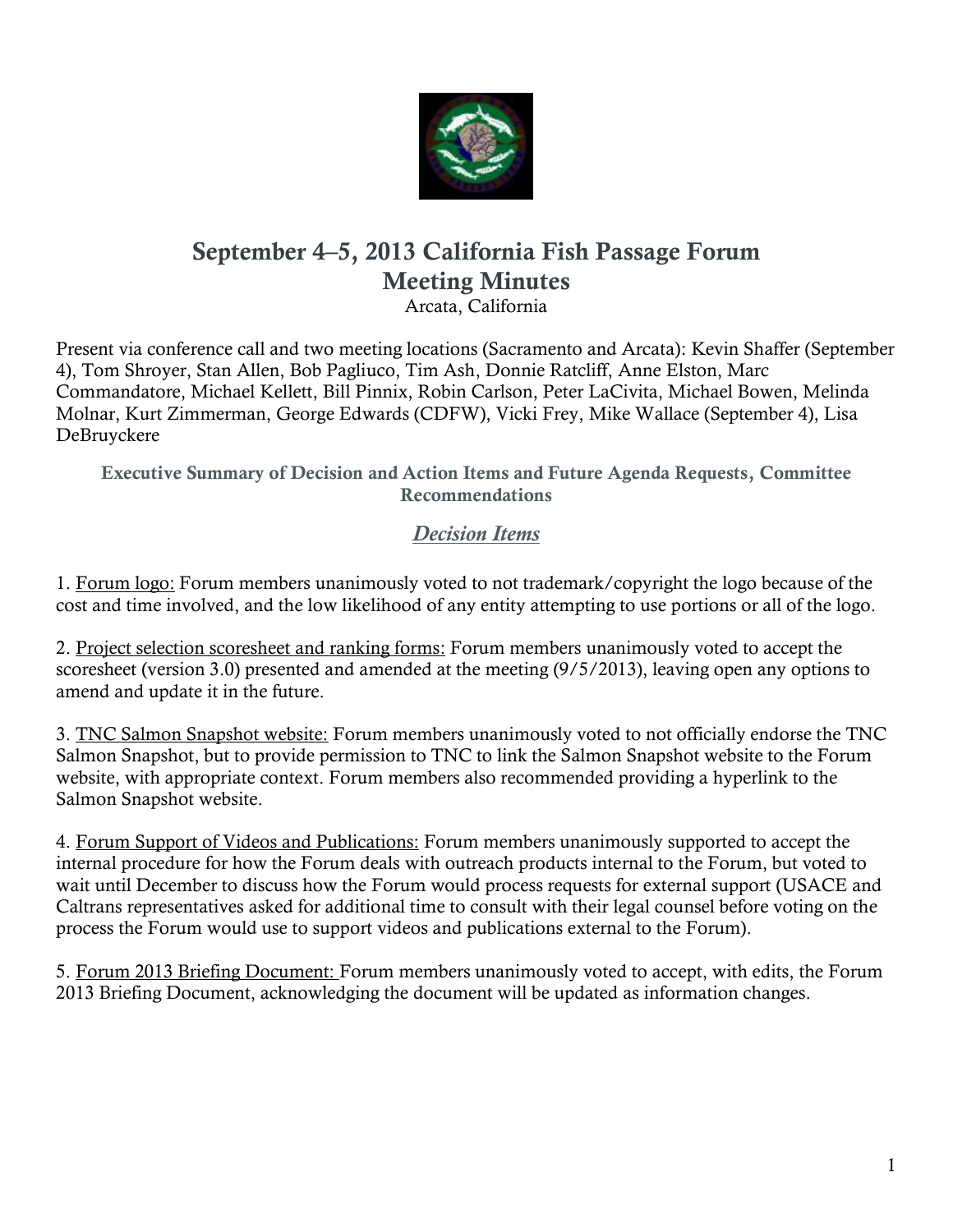## *Action Items*

The following action items are carried over from the previous meeting:

- *The Outreach and Education Committee will consider establishing a working group on changing climate and its relationship to fish passage.*
- *Anne, Tom and Kevin will select a CDFW individual to beta test a Central Coast watershed using APASS and notify Donnie.*
- *Kevin needs to contact California Natural Resources Agency to ask if, as a signatory, they are going to provide a representative to the Forum (or remove themselves from the MOU).*
- *Science and Data Committee will make a recommendation about linking important California fish datasets to Climate Commons web page – what links to what datasets?*
- *Donnie will send Lisa a template she can use to contact ODOT for implementation cost data (total project cost and implementation cost) for fish passage projects.*
- *Lisa will work with partners on joint press release for two projects (one has been done).*
- *Tim will draft an email that Bob and Kevin will use to send to Rick Wantuck, George Hisey, and Marcin Whitman – re: a pattern of rationale; list of variances that have been approved, describing any commonalities among those variances. Tim and the Engineering Work Group will look at examples to the variance process and highlight which ones worked and why (to serve as information for those that seek to understand the variance process. Bob will follow-up*
- *Donnie will first approach Mary Larson about a South Coast individual to beta test a South Coast watershed using APASS.*
- *Javier will explore the development of a new Forum working group re: effectiveness and validation monitoring protocols/tools. This will help us promote fish passage success stories.*
- *Marc will explore a replacement for Sara Denzler.*

## **Forum Members:**

- 1. Members will consider what other entities might be involved in the forum and will bring their ideas to the December 2013 meeting.
- 2. Members will redline/strikethrough/amend the MOU verbiage for the December 2013 meeting, Lisa will coordinate responses and share with the Forum.

## **Outreach and Education Committee:**

- 1. Kevin will touch base with Vicki and other members of California state government to represent their interests at the upcoming PMEP November 19-20, 2013 summit.
- 2. Tom or Kevin will contact the California Natural Resources Agency to determine their desire to participate in the Forum.
- 3. The Committee will develop an initial outline and agenda for a Forum Climate Change Working Group, include estimated time contribution to achieve deliverables, and share it with the Forum members for review and input.

## **Governance Committee:**

- 1. Both the PMEP and CFPF Governance Committees will discuss next steps, including some potential roles for Science and Data Committees, to bring attention to the complexity of fish passage and the importance of estuaries.
- 2. The Governance Committee will add to its agenda a topic to discuss potential ways to financially support County attendance in Forum activities.

## **CFPF Coordinator:**

1. Lisa will ask Andrew Jensen to give a presentation (at the December Forum meeting) on research relative to bridge design and specifications on fish passage and lighting impacts.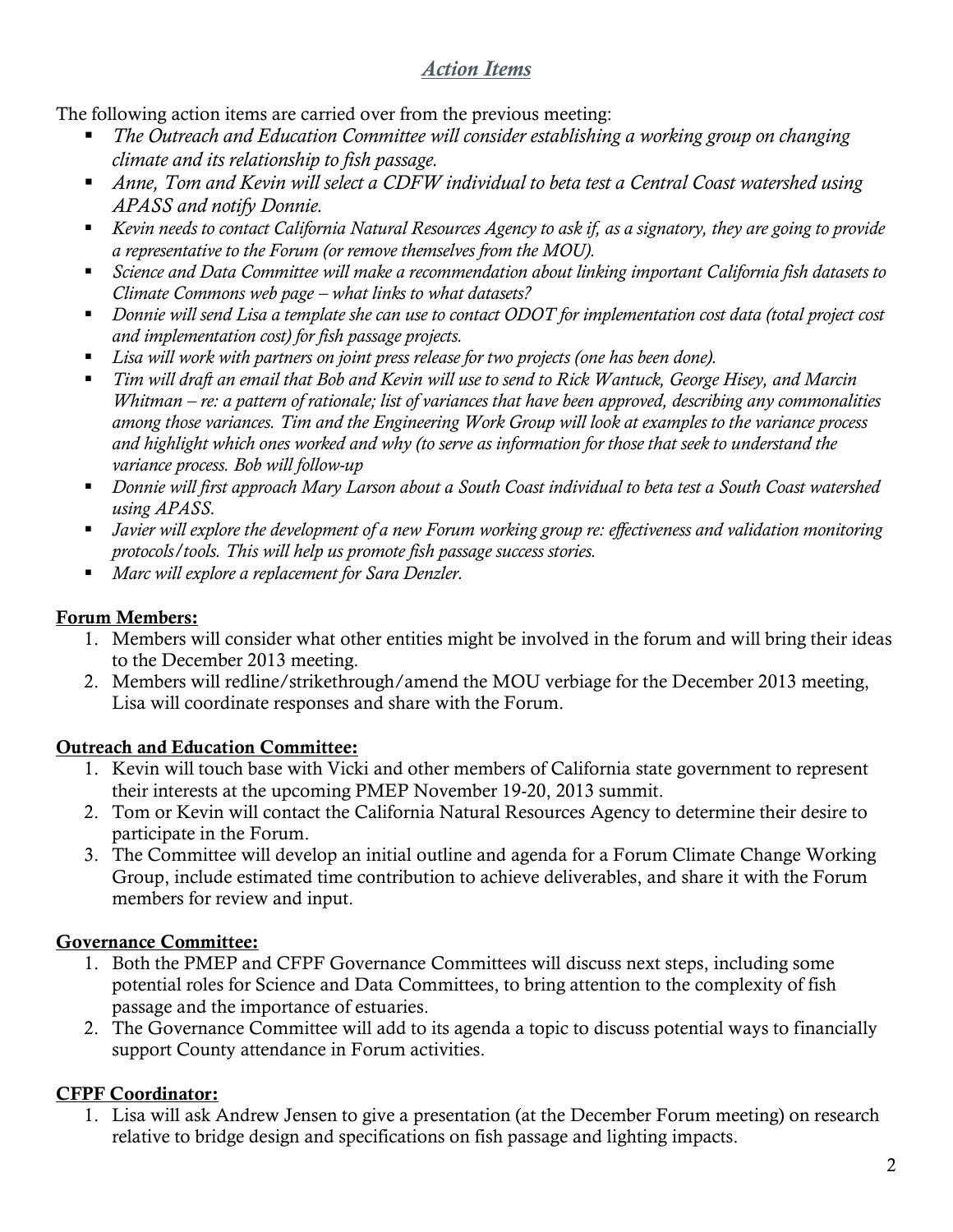- 2. Lisa will send Forum members the list of PMEP summit attendees. Lisa will ensure Mike Wallace receives an invitation to the PMEP summit.
- 3. Lisa will obtain updated numbers and maps from Anne for inclusion in Forum 2013 Briefing Document and strategic framework.
- 4. Lisa will post the CFPF poster and Coastal Fish Habitat Partnerships poster on the FHP websites and will announce via email.
- 5. Lisa will contact Robin Knox, set up a conference call with all three FHPs (CFPF, PMEP, and WNTI), and set the stage for potentially submitting a joint grant proposal to the Estuary Restoration Act Fund between December 2013 through February 2014.
- 6. Lisa will work with Marc to contact Mark Lubell at UCDavis to determine what amount of funding would be needed to conduct research, and what specific draft questions would be addressed re: human dimensions work and fish passage interests in California. Lisa will then follow up with potential fundraising opportunities.
- 7. Lisa will coordinate the presentation of a webinar (or actual presentation) at the PMEP spring meeting on using APASS and optimization modeling in venues beyond fish passage (e.g., strategically prioritizing projects to fund).
- 8. Lisa and Bill Pinnix will convene interested members of the PMEP Science and Data Committee to evaluate the 43 projects submitted for the \$4.2M NOAA Coastal Habitat Restoration Grant and determine if, and how, APASS could be helpful to optimize selection of projects. Potentially, model runs could be shared as a side activity at the summit.
- 9. Lisa will send a Doodle requesting locations and meeting dates.
- 10. Lisa will send Forum members an editable version of the MOU. Lisa will draft language that adds to the MOU an amendment process (to more easily amend and update the MOU in the future), encourage participation in the Forum, and define work groups and committees/potential caps.
- 11. Lisa will work with Donnie to create a template that will meet the reporting requirement needs of both the USFWS and NFHP-funded projects.
- 12. Lisa will send the list of 11 NOAA Habitat Restoration Grant projects to Forum members to compare these projects to the PAD database – perhaps aligning opportunities for both partnerships to work in the same place.

## **Kurt Zimmerman:**

1. Kurt will discuss (with his organization) a potential alternate for CalTrout as well as special expertise to help staff the working groups (alternate could originate from anywhere in the state, not necessarily S. California).

## **Bill Pinnix:**

1. See CFPF Coordinator #8 above.

## **Donnie Ratcliff:**

1. See CFPF Coordinator #11 above.

## **Anne Elston:**

1. See CFPF Coordinator #3 above.

## **Marc Commandatore:**

1. See CFPF Coordinator #6 above.

## **Vicki Frey:**

1. Vicki will look into displaying PMEP and CFPF posters at upcoming CDFW symposium.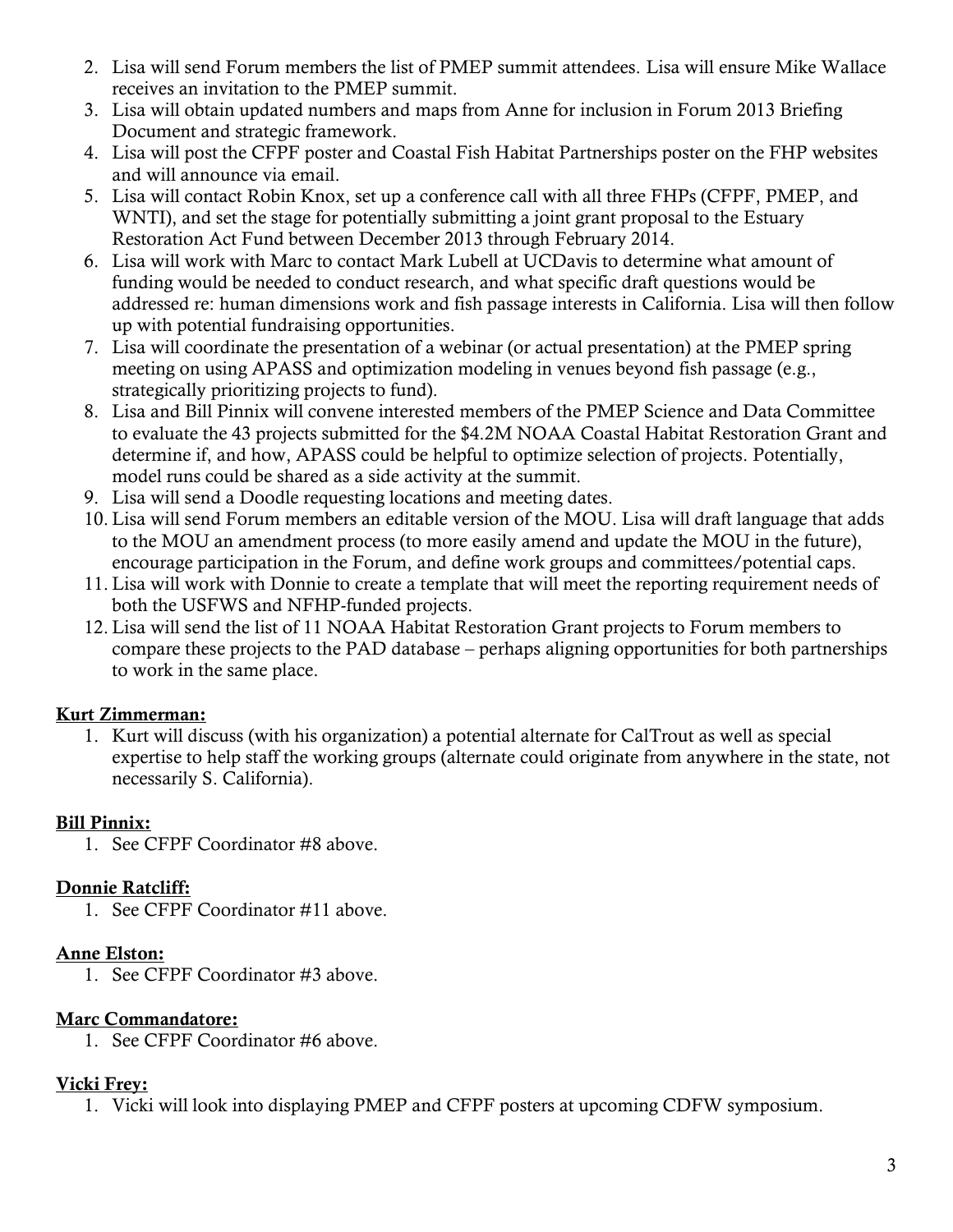2. Vicki will display CFPF and Coastal FHP poster at San Diego conference in November (if she attends).

### **Others:**

*1.* Michael, Tom, Anne, Tim, and Marc volunteered to be part of a work group of the Science and Data Committee to develop specific strategies to make recommendations to align FRGP with information needed to update the Passage Assessment Database.

## *Updates*

- 1. Bob Pagliuco informed members about the NOAA West Coast merger, a request in the President's FY13 budget to consolidate NOAA's NW and SW regions. Although the budget aspect of this is still in continuing resolution, the region is moving forward with the merger. Will Stelle, the regional administrator out of Seattle, also has an office in Sacramento.
- 2. Donnie Ratcliff informed members that the Branciforte Creek Dam Removal project, funded by the Forum in 2013, is up and running.
- 3. Stan Allen noted the NFHP Board meeting is in Charleston, SC on October 22-23, 2013, and it has a marine focus. PMEP will be highlighted. He also noted the September PSMFC meeting is September 22-25, 2013, and posters from each of the West Coast FHPs and coastal FHPs will be available.
- 4. Peter LaCivita noted the USACE has several projects in San Francisco Bay that include cost shares with local sponsors to do habitat improvement and restoration work. The Wildcat Creek project just receiving funding; it has a fish ladder and habitat improvement component.
- 5. Tim Ash recently attended a meeting of District 2 Fish Passage, a multi-agency group. He heard a presentation on research and work on a bridge and specifications on fish passage and lighting impacts. He suggested the Forum hear that presentation at its December meeting.
- 6. Michael Kellett announced the Cleveland National Forest has a fish biologist Heather Dyer from USFWS (San Juan and Tribuco Creeks will be her focus).

## *Future Agenda Requests*

1. Andrew Jensen will be asked to give a presentation (at the December Forum meeting) on research relative to bridge design and specifications on fish passage and lighting impacts.

## **Agenda Item: Committee and Working Group Updates**

**Governance Committee** 

- Multi-state conservation grant The disbursement of funds to PMEP and CFPF from Multi-state conservation grant was discussed, and it was noted that both FHPs agree to split whatever funds are received 50:50.
- Caltrout and S. CA engagement in the Forum Kevin contacted Marin County, FishNet4C, 5 counties, and representation from 7 southern counties. They discussed possibly meeting with county board members 2x/year. But county representatives need funding to participate – salary funding. **ACTION ITEM:** The Governance Committee will add to its agenda a topic to discuss potential ways to financially support county attendance on Forum activities. Kurt will talk with his organization about a potential alternate from CalTrout as well as special expertise for the working groups – alternate could originate from anywhere in the state (not necessarily S. California).
- Ranking projects for Forum funding, **Decision item:** Motion: Accept the score sheet (version 3.0 as it exists and as amended today – 9/5/2013) with potential to update it in the future. Seconded. Unanimous.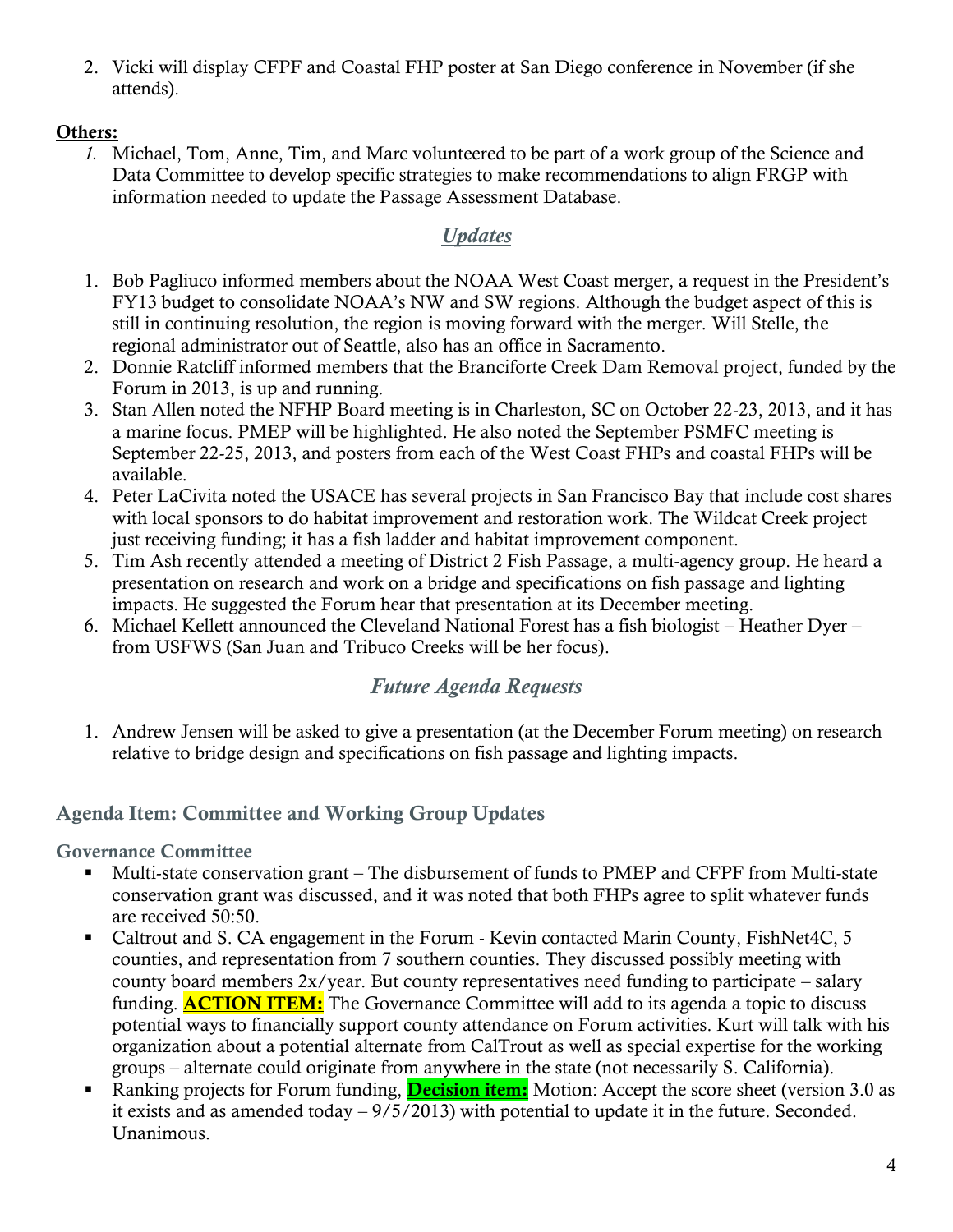- Forum membership Do we have a target representation of Forum members? (geography, type of organization, etc.) – How does the Forum accept new members? Identify ideals for representation and potentially reach out and make invitations. **ACTION ITEM:** Next meeting – homework – bring to meeting ideas for representation and possible entities.
- Salmon Snapshot website **Decision item:** Recommendation to not endorse and to provide permission to use link to our site with appropriate context. The Forum also recommends linking to the Salmon Snapshot. Motion: Forum not endorse SS, seconded, unanimous.
- APASS update Donnie and Lisa shared a one-pager on APASS that includes timelines and deliverables for some key next steps, especially those that involve Outreach and Education Committee or S&D Committee deliverables.

**Outreach and Education Committee**

- Review draft "Forum Support of Videos and Publications" document. Could potentially use this process to review, endorse, and post products on our website. Does the Forum need to endorse anything? This internal process may make sense for a website or other products, but for some products, it may not be appropriate. Keep the document internal. FHPs are receiving more and more requests to endorse products. Disclaimer at bottom of website. Postpone decision – send edits to O and E Committee and bring to next meeting. Forum members will send me suggested edits in next month or two. Some members are not comfortable with the concept of supporting products not posted on our website (products external to the Forum). **Decision item:** Accept internal procedure for how the Forum deals with products internal to the Forum; seconded. Unanimous. Wait until December to discuss further requests for external support. Peter LaCivita and Tim Ash will talk to legal counsel regarding support.
- Review Forum 2013 Fact Sheet and process to update Fact Sheet. **Decision item:** Fact sheet was accepted with edits, with knowledge we can update as information changes. Seconded. Unanimous.
- Creation of Forum Climate Change Working Group –Forum members were asked if they have individuals in their respective agencies that have expertise and resources to serve on this group. Before entities ask within their agencies, purpose and meaning, potential agenda needs to exist so they can determine what contribution they can/want to make. **ACTION ITEM:** O&E Committee will develop initial outline and agenda for Forum review and input; how much estimated time it might take. Provide clarification on the question – hope is that we would develop recommendations for what the Forum would be doing – our own actions taking climate change into account; how CC is affecting migration and passage. Making sure our priorities and actions are aligned with what's happening re: CC. Two potential products – how CC is affecting fish passage in CA (fact sheet); we could add a CC element to the score sheet. Potential in the future to discuss incorporating CC elements into APASS. Species distribution and design criteria, etc.
- Ouarterly updates for projects the Forum endorses and/or funds. **ACTION ITEM:** Lisa will work with Donnie to create one template that will meet the reporting requirements needs for USFWS and NFHP purposes.
- **There were no specific tasks the Science and Data and Governance Committees would like the** Outreach and Education Committee to complete at this time.
- The Quarterly Coastal FHP newsletter and Forum submission of articles for that newsletter was discussed.

**Science and Data Committee**

- Progress on investigation of habitat quality data alternatives will evaluate three potential alternatives:
	- o Intrinsic potential data
	- o Stream temp data
	- o Bioassessment data (macroinvertebrate data)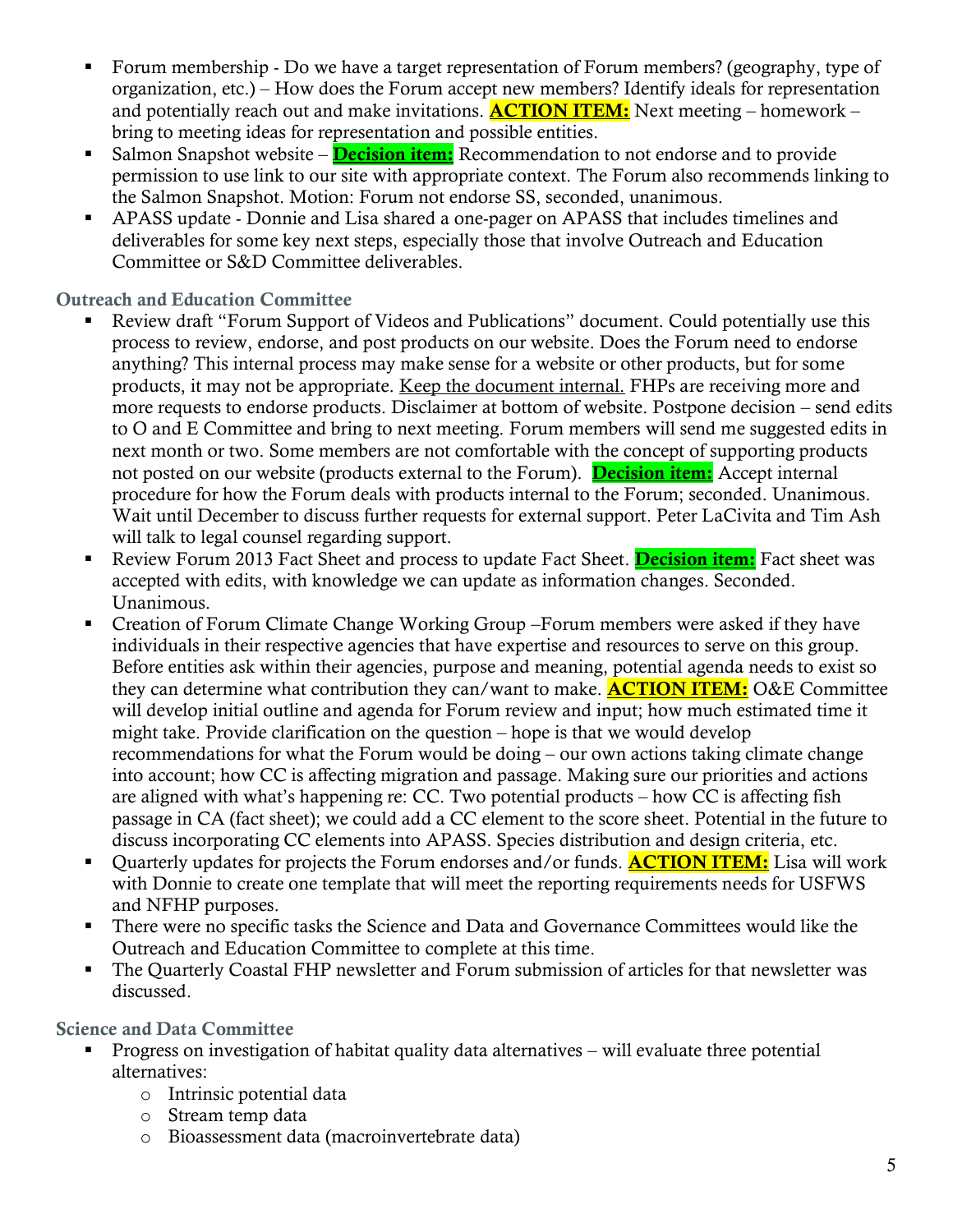- About to receive most current bioassessment data set from CDFW; has more sites this time and we've changed the methodology (will roll up scores on HUC12 or 14 level and assess barriers)
- Will roll up stream temp data to small watershed level and assign broad habitat quality score to areas
- Mad River watershed will be tested; barriers for this area
- $\blacksquare$  Initial information in coming months (Dec Forum meeting)
- We'll be figuring out how to help assess PAD data gaps
- Update on NFHAP habitat assessment data inventory in spring, spreadsheet was circulated from NFHP re: what habitat assessments are occurring in the U.S. with the hopes of assimilating that data ultimately at the national level; NFHP is available to help ensure that as data is collected, it will be provided to them (metadata and form) so that it can easily be assimilated and used at the national level.
- Are there other tasks the Forum would like the SD Committee to be thinking about or adding to the workplan? Are budgets being developed with the workplans? The more we can work on getting some funding tied to PAD and APASS work . . . About \$8,000 available late this fall for additional PAD work.
- Marc's request from last meeting Forum members review and send information to Marc/through new working group.

**Agenda Item: Joint meeting with members of the Pacific Marine and Estuarine Fish Habitat Partnership**

- Representatives from the PMEP (Korie Schaeffer, PMEP Vice-Chair) and CFPF (Tim Ash, CFPF Governance Committee member) gave presentations on an overview of each partnership, describing recent accomplishments, current projects, and future initiatives.
- Each partnership discussed current and future opportunities to work together:
	- o The multi-state conservation grant funding will be in place in November, and there will be opportunities to work together on future grant funds.
	- o CDFW is hosting a science symposium in Sacramento in October, and there may be opportunities to display FHP posters. **ACTION ITEM:** Vicki Frey will look into it and see if it's possible to display FHP posters. **ACTION ITEM:** Lisa will put both posters on both websites and will announce via email.
	- o Marc Commandatore noted there will be an Environmental Science workshop at DWR September 18-19, 2013. Marc will be talking about fish passage at large dams, and would display FHP posters at this meeting.
	- o Vicki Frey may be attending a bi-annual conference in San Diego in November on marine/coastal/estuarine issues, and she could potentially display PMEP posters. **ACTION ITEM:** Vicki Frey may attend. If she goes, she can potentially display posters.
	- o There will be upcoming opportunities to submit grant proposals on behalf of both partnerships on themes of interest to both FHPs – including breaching levees, converting lands in and around estuaries. The next opportunity is the Estuary Restoration Act Fund available December 2013 through February 2014. There could also be mutual interest in connectivity and fish passage, holistic watershed restoration, bundling projects re: watershed/estuary. **ACTION ITEM:** All 3 partnerships will put this on their agenda for future discussion – three estuaries in California (opportunities). Get ahead of the funding curve in May (Estuary Restoration Act) (WNTI, too – Smith River). Multi-agency efforts. Pescadero/Carmel might be good opportunities. Lisa will contact Robin Knox.
	- o Marc Commandatore discussed talking with UCDavis Mark Lubell on interregional differences in the West relative to fish passage and migration as well as differences within California. Asking some social/human dimensions questions, such as "why do PNW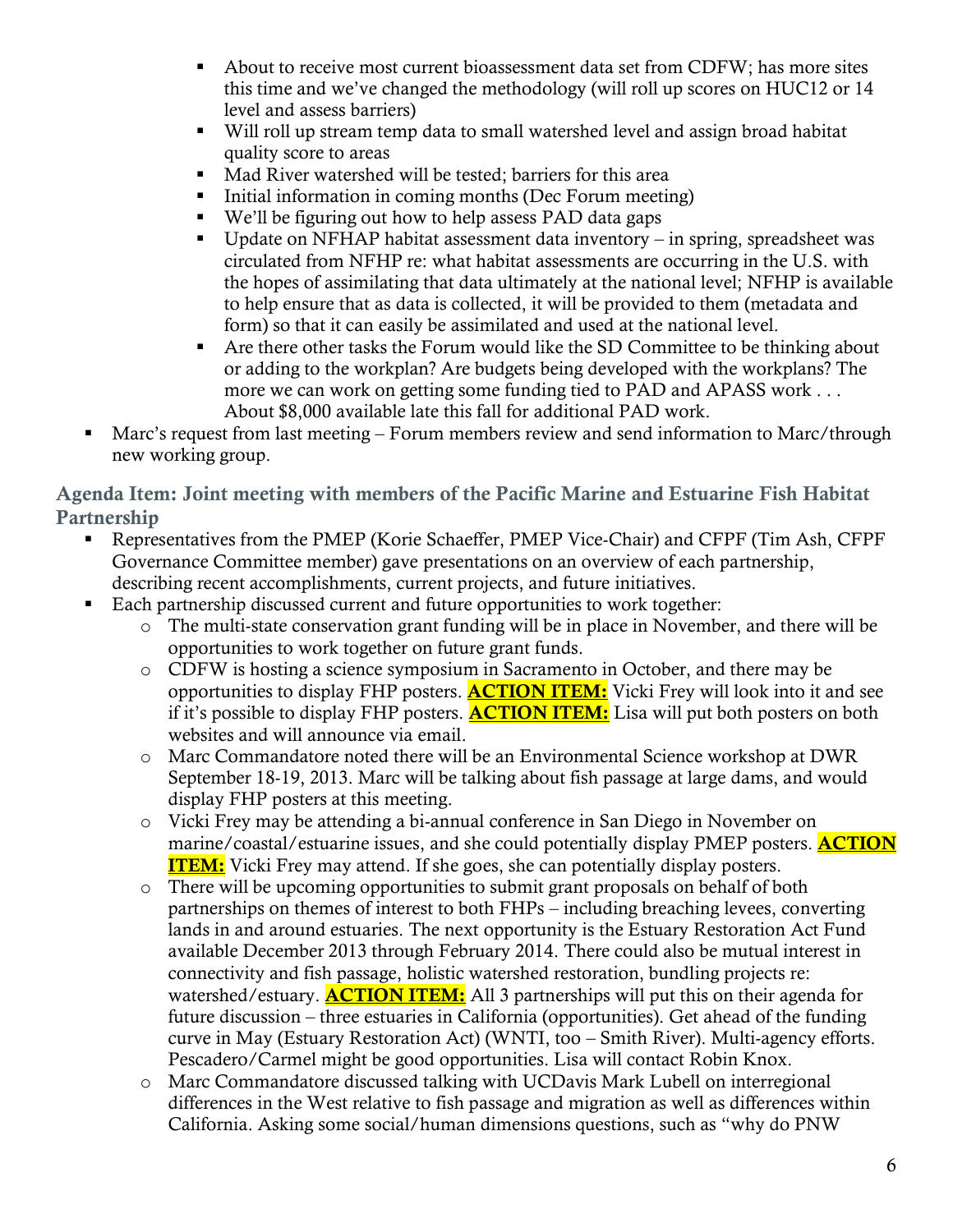publics embrace fish passage and conservation versus differences in California?" In OR/WA, 7.25% of lottery sales in perpetuity go toward fish restoration. **ACTION ITEM:** Lisa will work with Marc to contact Mark Lubell at UCDavis and determine what amount of funding would be needed to conduct research, and what specific draft questions would be addressed. Lisa can then follow up with possible funding opportunities.

- o Optimization is another opportunity to potentially work together. The APASS framework could potentially be used to strategically prioritize fish habitat restoration projects. **ACTION ITEM:** Forum could do a WebEx with PMEP in the spring of 2014 (or a presentation at the PMEP spring meeting) to show how it could be applicable to other types of work. PMEP could consider the attributes that drive APASS as part of its upcoming assessment work.
- o **ACTION ITEM:** Lisa will get new updated numbers from Anne for strategic framework.

**Agenda Item: Case Study topics (both presentations are posted on the CFPF website)**

- Mike Wallace of CDFW talked about estuarine biological sampling occurring in Humboldt Bay, and the habitat created/re-established as a result of breaching levees and removing tidegates.
- Michael Bowen gave a presentation on estuary restoration in the Eel River Delta, an estuarine restoration project that involves the restoration of more than 300 acres of tidal marsh.

#### **Agenda Item: West Coast Estuary Assessments**

 Correigh Greene and Korie Schaeffer of NOAA led a discussion about the three distinct, but complementary, fish habitat assessments underway on the West Coast by PMEP, NOAA, and TNC.

**Agenda Item: A Summit to Advance Juvenile Fish Habitat in West Coast Estuaries**

 PMEP members, discussed the upcoming November 19-20, 2013 PMEP summit in Seattle, Washington that will chart the course for a West Coast-wide assessment of juvenile fish in estuaries. **ACTION ITEM:** Lisa will send Forum members list of summit invitees. **ACTION ITEM:** Kevin will touch base with Vicki and other California state staff prior to the summit.

#### **Agenda Item: Managing People and Fish in Southern California Estuaries**

 Kevin Shaffer and Kurt Zimmerman led a discussion about the key challenges of managing fish habitat and the human population in S. California. There is room for collaboration among fish passage and sediment experts, and it would be beneficial to encourage that collaboration. In S. California, it's as much a social issue/water management issue; it will be important to prioritize and identify locations where the biggest problems occur (e.g., Russian River, Carmel River, Lake Earl). A proposed project would be to look at the coast and identify estuaries and lagoons in which you identify the problems, the length of time the problems have existed, the specifics in each location, and then have partnerships weight the priorities. Where are estuary management and social issues recognized as needing attention in California? Full forum discussion? Working group discussion? Maybe a dual Forum-PMEP working group taking this on for California. We could map it visually. PMEP assessment could be a good first step, then do an overlay with the social issues. Once those estuaries are identified, what are the next steps? Where appropriate, the PMEP and the Forum could make a better informed decision about endorsing or supporting a project because this analysis has been done – versus looking at each project individually. This exercise could have a lot of practical applications. Russian River – ESA fish, haul-out area for marine mammals, MPA, etc. What can the Forum bring to the table that existing groups have not brought? Forum could take a retrospective look at things and weigh in on the estuary management plan and the real estate re: jetty removal, beach dynamics, technical assistance supporting certain elements of the plan. Are we looking for consistency among Forum members for how we look at artificial breaching? No. If we are going to talk about connectivity and focus on estuarine, marine, and into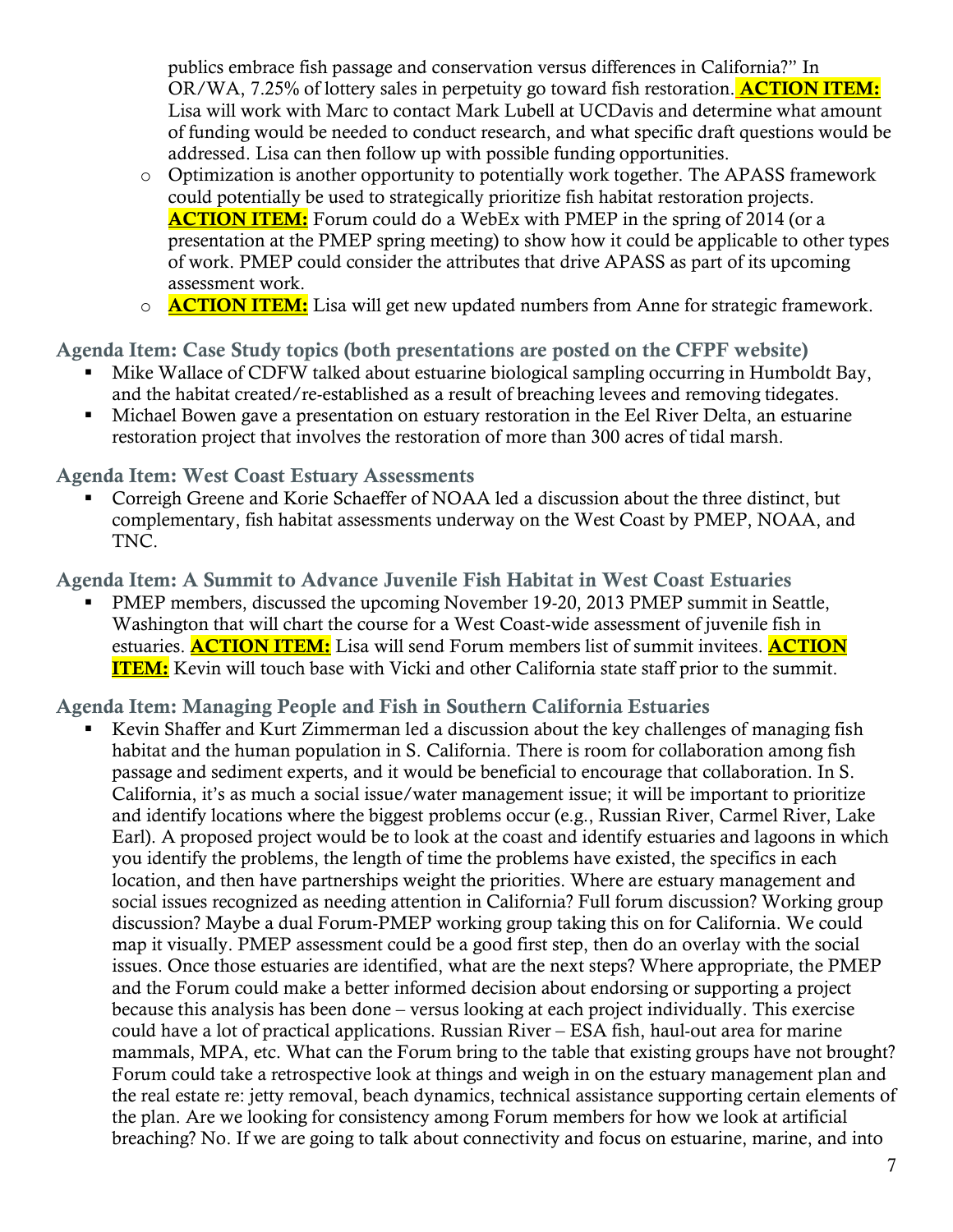fresh water, how things are managed (at river mouth) and the complexity of it is not fully recognized nor appreciated. Forum and PMEP can describe the issues from one region to another and let others describe how estuaries are managed. The biodiversity and function of the estuary – and its functional connectivity to different species – we can look at how they have been historically managed, and its current goals for connectivity, functionality, biodiversity, etc. We're a long way from the PMEP goals when we talk about striped bass and the number of ESA listed fish in their gut. We need to describe what we want out of an estuary first – thinking at this large scale. Both partnerships can give a broad statewide, objective view – describe a functioning estuary. **ACTION ITEM:** Start with Governance Committees of both partnerships to discuss next steps (then there may be subsequent tasks for SD Committees). We can help with communication re: what the issues are; bringing attention to the complexity and why it is a good thing can bring funding.

## **Agenda Item: APASS**

 The status of the development of the next APASS tool was discussed, including key next steps for implementation and outreach. Written user manual about to be available as well as release strategies (for other FHPs, fish practitioners, and others). APASS/optimization model to prioritize species/habitat units quantified using acreage – could run it similar to APASS to optimize areas where we might get the most bang for our buck. Similarities between fish barriers and estuary habitat improvements. A challenge will be how we quantify estuary characteristics – we have to identify what is important – and if we pick something, how it will change. Anticipating outcomes of restoration activities will be difficult. At the summit, we can be thinking about APASS, and as we develop protocols and methodologies, we can consider APASS and what it could do to help us optimize. We could potentially use APASS to build in social priorities in addition to habitat priorities as we consider where to make strategic investments (PMEP). **ACTION ITEM:** Convene interested members of PMEP SD and SC to use the 43 projects submitted for the \$4.2M NOAA restoration grant and see if we can optimize selection of projects. Potentially share model runs at summit (as a side activity – show during breaks/during reception) – set up laptop and let attendees play with it.

## **Agenda Item: Passage Assessment Database**

- Anne Elston gave the Forum an update on the PAD and noted that we need to update PAD data set – how?
- Log jams how do we address them?
- Other funding sources UNKNOWN barriers (large number) develop a strategy to address unknown barriers – perhaps begin with watersheds and subwatersheds with biological priorities as defined by agencies
- Marijuana growers in N. California diversity stream water for production opportunity to address this issues as fires occur in these areas.
- **ACTION ITEM:** Does FRGP require photos/other useful information for updating the PAD? Sometimes reports don't. Forum endorsement does include PAD ID request, but it isn't required in FRGP. **ACTION ITEM:** Michael, Tom, Anne, Tim, Marc volunteer to be part of a work group (SD Committee minus chairs). Specific tasks to be discussed during next Science and Data Committee conference call.

## **Agenda Item: Legal Advice on how the Forum Conducts Meetings**

- Kevin Shaffer talked with CDFW legal counsel regarding how the Forum conducts meetings and noted:
	- o The Forum was initiated by the California Natural Resources Agency.
	- o Does the Forum need to follow California law, specifically Bagley-Keene? No. It only needs to follow BK if the Coastal Conservancy contributes financially to the Forum.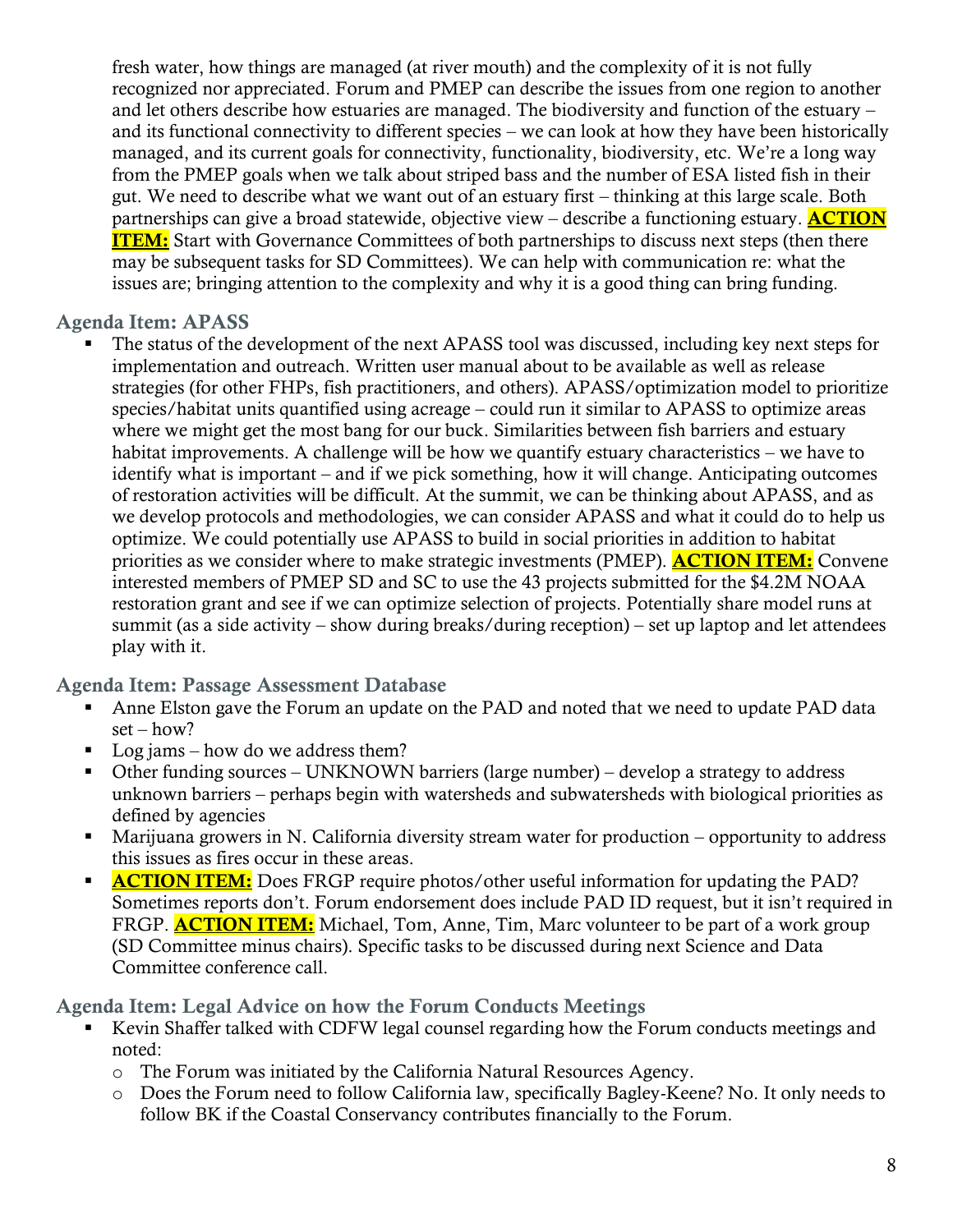- o That said, CDFW and CNRA legal counsel are suggesting the Forum try to follow all of the basic tenets of public meetings:
	- $\checkmark$  Post agendas in advance.
	- $\checkmark$  Have meetings in public places that are accessible.
	- $\checkmark$  Make decisions with a clear voting record and transparency.
	- $\checkmark$  When decisions are made electronically and in-between formal meetings, document the voting record and make that available via our website.
	- $\checkmark$  If a Forum member is not present at a meeting, but is calling in, but their alternate is present, consider giving your alternate voting authority.
	- $\checkmark$  Should the Forum always have alternate sites to meet? No, that's not necessary. It's good if we do, but it's not necessary.
	- $\checkmark$  Forum members need to realize that changes to the agenda will occur right up until the meeting. Look at the website version of the agenda for the latest changes.
- o **ACTION ITEM:** Tom or Kevin will loop back with California Natural Resources Agency and determine desire to participate. **ACTION ITEM:** Are there other entities that should be involved? Ask Forum members to submit ideas. **ACTION ITEM:** Redline/strikethrough/amend verbiage in existing MOU for December 2013 meeting – then share with Forum members for discussion about next steps. Forum members will submit suggested amendments by October 15 (Lisa will send members editable document). Add to document an amendment process to the document is a living, breathing document that is more easily and efficiently amended. Encourage participation in Forum and define work groups and committees/potential caps.

**Agenda Item: Forum Administrative Issues**

- Status of funding for the Forum Coordinator Lisa DeBruyckere provided an update on funding for the Forum coordinator, noting that a total of \$17,678 had been expended, and \$29,000 was remaining.
- Forum endorsement requests received to date and status of those requests Lisa DeBruyckere noted the Forum endorsed a project - Sharber/Peckham Creek Fish Passage Project - proposed by the 5 Counties Salmonid Conservation Program, that will remove a migration barrier to Southern Oregon/Northern California Coast coho salmon, Upper Klamath and Trinity River Basin Chinook salmon, and Klamath Mountains Province steelhead trout. The project would restore access to about one mile of spawning, over-wintering and rearing fisheries habitat.
- **Trademark/Copyright Forum logo Robin Carlson and Lisa DeBruyckere gave the Forum their** recommendation to not trademark nor copyright the Forum logo because of the time and expense involved. **Decision item:** Forum members voted not to trademark/copyright - unanimous.
- Forum MOU/bylaws Should we create an MOU Workgroup? Does the Forum want to create another MOU or should we let the existing one simply expire? What would Forum members have to do to let the MOU expire and just operate on bylaws? Would member agencies rather set in motion an MOU or something more flexible?
	- o NOAA consider letting the MOU expire given existing relationships and the fact it doesn't include recognition of the FHP – but if others want an MOU, NOAA would participate in that process. Would be willing to serve in Chair/Vice-Chair positions. Doesn't believe it is necessary for all signatories have to serve in Chair/Vice-Chair.
	- o Caltrans estimate the Forum could operate under bylaws arduous process to create the MOU, with few returns, other than recording for future manager participation responsibilities. Tim will look into potential for Caltrans to commit to Chair/Vice-Chair. Doesn't believe it is necessary for all signatories have to serve in Ch/V-Chair. Tim will discuss with agency.
	- o DWR Discussed language changes needed in MOU (existing language is more coastal related, and DWR does not have much of a presence on the coast). Financial issues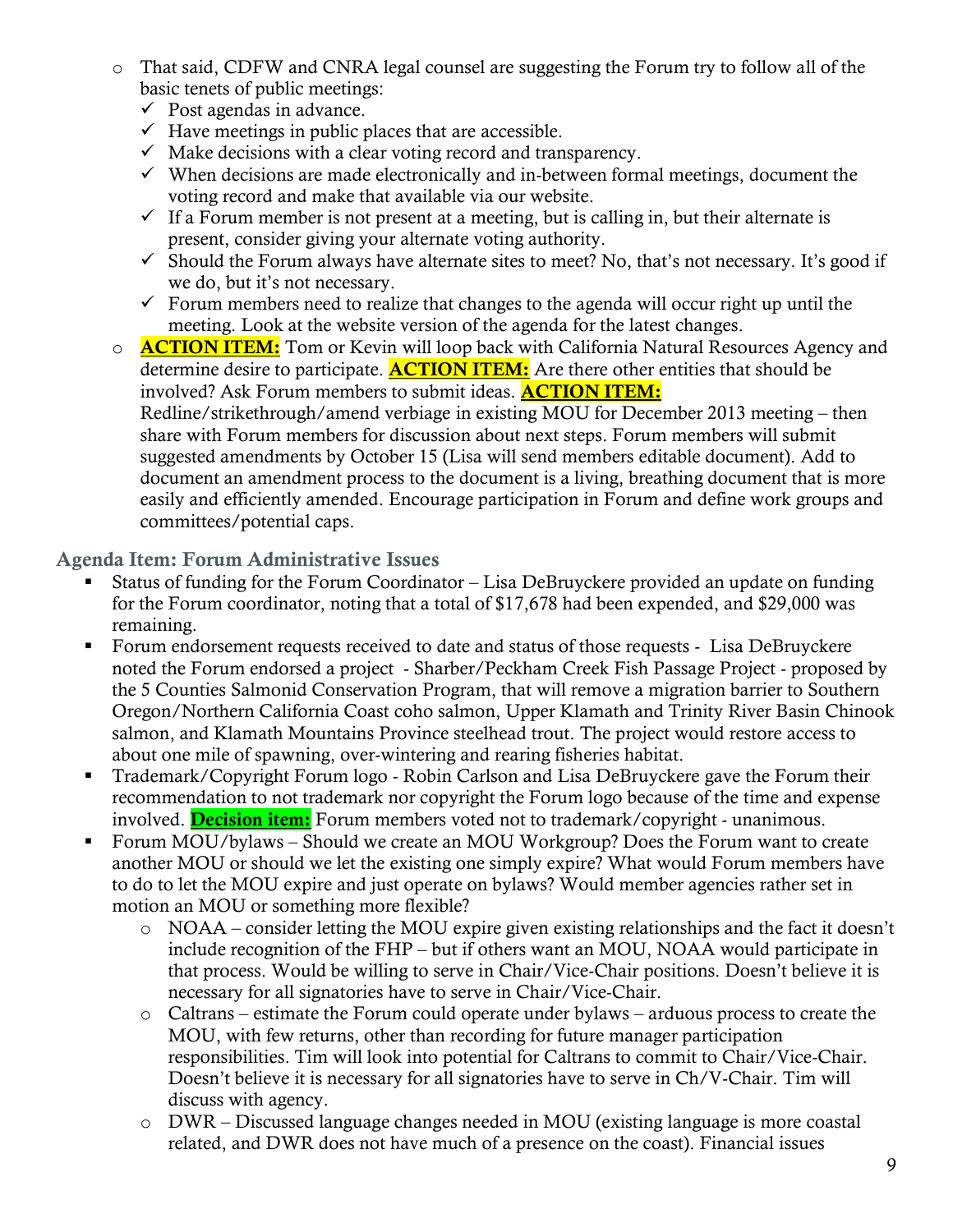associated with serving as Chair/Vice-Chair (time commitment). DWR wants to continue role with Forum – if new MOU is developed, minimal changes should be included. Marc will discuss with agency. Forum relationships are important to  $DWR -$  helps with fish, fish passage, and fish migration. There is a link to funding associated with an MOU.

- o Coastal Conservancy Managing the Forum requires a lot of bird dogging, tracking work products, administering – existence of Forum coordinator can help with that workload.
- o Rotational chairs will enhance a shared understanding of the workload associated with operating the Forum.
- o Potential motion to let the MOU expire and create bylaws that reflect the vision and ideals of the group, incorporating the FHP perspective.
- o USACE Bylaws and MOUs help justify participation in Forum activities. In CA, there are 3 USACE districts. To maintain involvement, it is important to have something on paper. But it would be good to expand involvement by other 2 districts in CA.
- o Caltrout Not averse to serving as Chair/Vice-Chair, but ill equipped to do that right now just re-engaging at this point. MOU versus bylaws – both coalitions Kurt chairs in S. California operate without MOUs and bylaws; like the idea of some documentation setting forth roles and responsibilities and the structure associated with that documentation.
- o USFWS Vested interest in Forum and FHPs direct ties between agency fish passage programs and FHPs – we are wide open to whatever works for the group – the MOU is not a driver for USFWS. USFWS leadership recognizes something formal is needed – don't want to undercut potential participation if other members need the formality of an MOU. USFWS is open to Chair/Vice-Chair, but doesn't seek to drive the Forum with an agency agenda. Might need assistance with other activities if took on Chair/Vice-Chair.
- o Bylaws procedurally instruct groups on how they assemble and meet; most Forum entities need a mechanism that goes beyond that – commitment to a mission. Perhaps at the staff level seek an amendment and circulate that for approval. Charter option.
- o Any document that justifies the existence of the organization would work. The Forum has to maintain some official front.
- o PSMFC we need something formal so individuals have something to point to to justify their participation – what form it takes is debatable. All federal agencies signed an agreement to participate and support NFHP. EPA started participating at national level in NFHP.
- o USFS Consider the political realities (2016 federal administration change, followed by a state administration change). Marc captured the significant role of rapport and functionality of group. What would catalyze an agency administrator to refill a position for representation on the Forum? That affects the function of the group. An MOU or something similar is the threat of continuity that we need.
- o DFW Need a binding document that shows we're all participating together.
- $\circ$  Document would be a commitment to play well together; is it something that needs to be approved by Executive level or management level, and if so, is it something that would likely be executed more quickly if new, or old and amended? Explore options of getting something signed at lower levels, and if that's not an option, amend the existing MOU, show the changes, and get those signatures.
- o At what level are signatories comfortable having the document signed? For some agencies, it is easier to renew something – strikethrough, underline, etc. Address heavily coastal issues (Marc's concern). Show leadership track changes.
- o Since the document was executed, NFHP emerged. Executives in agencies should be aware of that.
- o Has been some excellent observations about existing agreements between DoD and Commerce and NFHP; that could be captured in a revised version of this MOU (Whereas